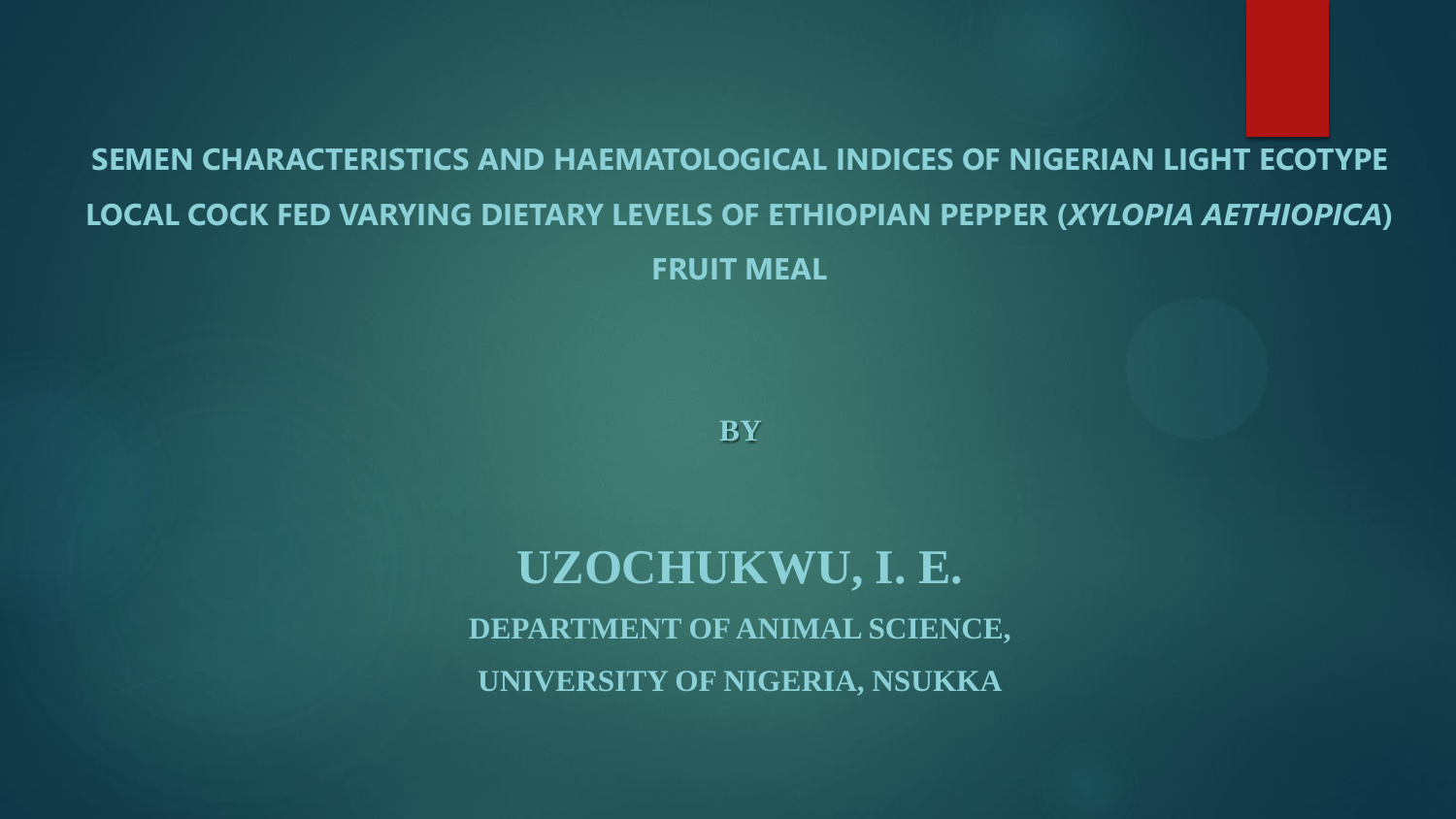#### **Introduction**

- **The poultry industry**: attributes local chicken
- **Infertility in animals**  30% male related (Barkhordari *et al*., 2013)
	- ▶ Contributory Environmental factors : meteorological factors and the resultant stress, Age, poor nutrition and poor management
	- ▶ Unique structure of avian spermatozoa (high level of polyunsaturated fatty acid): GOOD and BAD.
		- ▶ Lipid peroxidation is the major cause of infertility in males (Zaniboni *et al*., 2006)
- *Xylopia aethiopica* (Ethiopian pepper)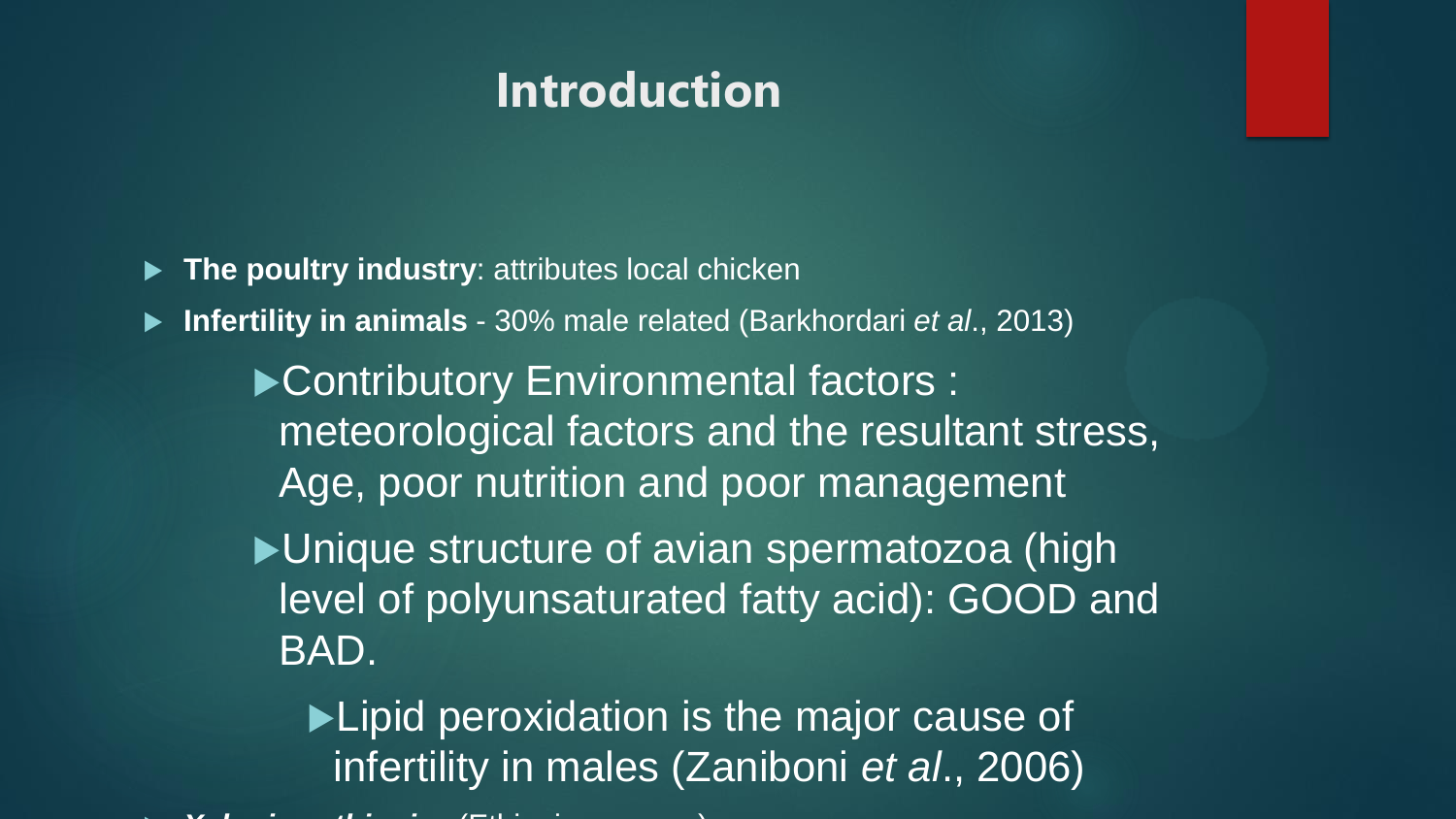## **Materials and Methods**

- **Study Location and Duration**
- **Preparation of Ethiopian pepper**
- **Experimental animals**
- **Experimental diet**
- **Data analysis**
	- ▶ Semen collection and evaluation
	- $\blacktriangleright$  Haematological analysis
- **Statistics**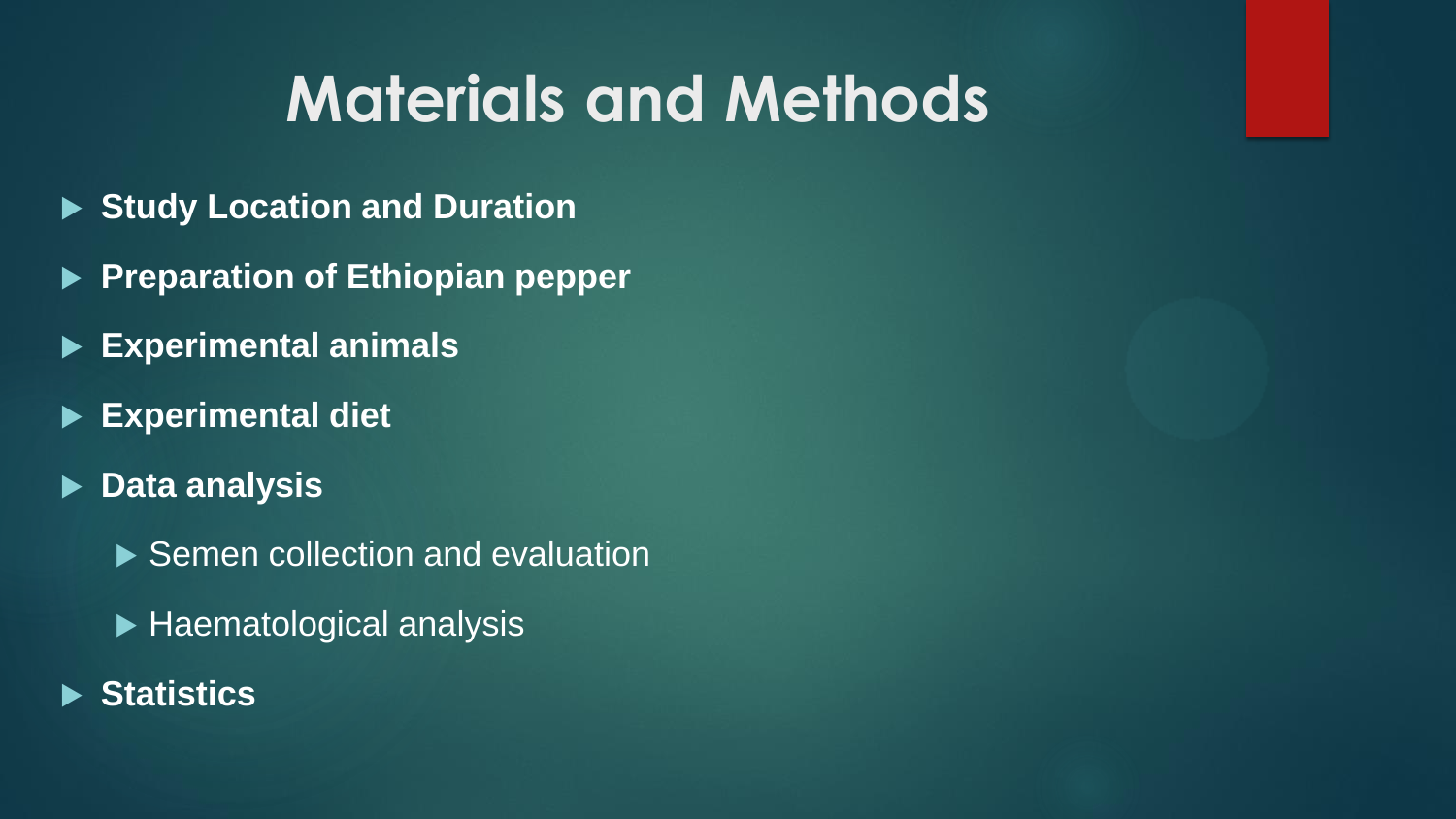### **Results**

**Table 2: Effect of Ethiopian pepper fruit meal on the semen characteristics of Nigerian light-ecotype local**

| chicken                                                                                                                                      |                               |                              | <b>Levels of EPFM</b><br>per kg diet |                               |                               |  |  |  |  |
|----------------------------------------------------------------------------------------------------------------------------------------------|-------------------------------|------------------------------|--------------------------------------|-------------------------------|-------------------------------|--|--|--|--|
| <b>Parameters</b>                                                                                                                            | 0g                            | 2g                           | 4g                                   | 6g                            | 8g                            |  |  |  |  |
| Volume (ml)                                                                                                                                  | $0.31 \pm 0.01$ <sup>a</sup>  | $0.34 \pm 0.01$ <sup>a</sup> | $0.29 \pm 0.02^b$                    | $0.18 \pm 0.01$ c             | $0.27 \pm 0.01^b$             |  |  |  |  |
| Concentration<br>$\left( \mathbf{X}\right)$<br>$10^6$ /ml)                                                                                   | $4.09 \pm 0.39$ c             | $4.77 \pm 0.57^b$            | $5.07 \pm 0.22$ <sup>a</sup>         | $4.21 \pm 0.45^b$             | $4.08 \pm 0.24$ c             |  |  |  |  |
| Motility $(\%)$                                                                                                                              | $62.33 \pm 1.09$ c            | $85.33 \pm 0.67^b$           | $97.33 \pm 1.61$ <sup>a</sup>        | $55.33 \pm 1.41$ <sup>d</sup> | $55.67 \pm 0.95$ <sup>d</sup> |  |  |  |  |
| Live sperm. $(\%)$                                                                                                                           | $63.33 \pm 1.21$ <sup>c</sup> | 76.33±0.95 <sup>b</sup>      | 88.17±1.38 <sup>a</sup>              | $53.00 \pm 0.86$ <sup>d</sup> | $52.67 \pm 0.99$ <sup>d</sup> |  |  |  |  |
| Dead sperm. $(\%)$                                                                                                                           | $36.33 \pm 1.09^b$            | $23.67 \pm 1.09$ c           | $11.67 \pm 1.41$ <sup>d</sup>        | $46.33 \pm 1.41$ <sup>a</sup> | $48.00 \pm 1.46^a$            |  |  |  |  |
| Normal sperm. (%)                                                                                                                            | $71.33 \pm 0.84$ <sup>b</sup> | $74.67 \pm 1.12^b$           | $83.67 \pm 1.20^a$                   | $71.00 \pm 1.24$ <sup>b</sup> | $57.60 \pm 1.77$ c            |  |  |  |  |
| Abnormal<br>sperm.<br>(% )                                                                                                                   | $29.00 \pm 0.68$ <sup>b</sup> | $25.33 \pm 1.12^b$           | $17.33 \pm 1.52$ <sup>c</sup>        | $28.66 \pm 1.23^b$            | 41.66±1.89 <sup>a</sup>       |  |  |  |  |
| Total<br>$\left( \text{X} \right)$<br>sperm.<br>$109/e$ jac.)                                                                                | $1.28 \pm 0.05^b$             | $1.61 \pm 0.06^a$            | $1.44 \pm 0.11$ <sup>ab</sup>        | $0.87 \pm 0.03$ c             | $0.73 \pm 0.06$ c             |  |  |  |  |
| Means $\pm$ SEM in the same row with different superscripts differ significantly ( $p < 0.05$ ); Sperm: Spermatozoa; ejac: ejaculation; Sig: |                               |                              |                                      |                               |                               |  |  |  |  |

**Significance; \* Significant**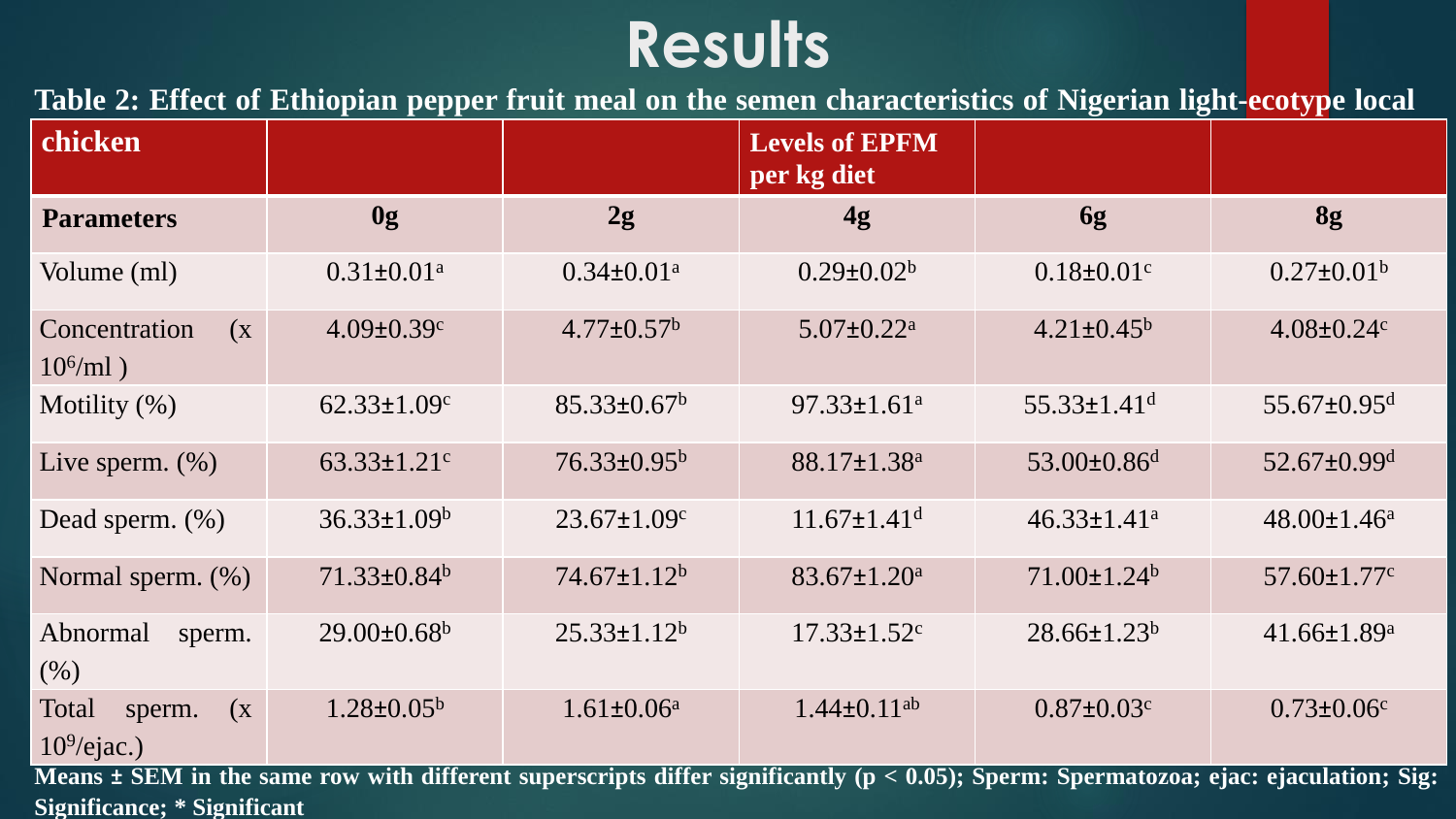**Table 3: Effect of** *Xylopia aethiopica* **fruit meal on haematological characteristics of Nigerian light ecotype local cocks.**

|                         |                  |                  | <b>Levels of</b><br><b>EPFM</b> per kg<br>diet |                  |                  |                    |
|-------------------------|------------------|------------------|------------------------------------------------|------------------|------------------|--------------------|
| <b>Parameters</b>       | 0g EPFM/kg       | 2g EPFM/kg       | 4g EPFM/kg                                     | 6g EPFM/kg       | 8g EPFM/kg       | <b>Sig</b>         |
|                         | <b>Diet</b>      | <b>Diet</b>      | <b>Diet</b>                                    | <b>Diet</b>      | <b>Diet</b>      |                    |
| $PCV$ $(\% )$           | $35.00 \pm 1.00$ | $37.00 \pm 1.00$ | $38.00 \pm 1.00$                               | $37.00 \pm 1.00$ | $37.00 \pm 1.00$ | 0.41 <sup>NS</sup> |
| RBC $(x10^6\text{/ml})$ | $11.17\pm0.55$   | $11.16 \pm 0.52$ | $11.80 \pm 0.12$                               | $11.80 \pm 0.13$ | $11.46 \pm 0.47$ | $0.54^{NS}$        |
| WBC $(10mm^3)$          | 10800±400        | 11000±400.00     | $11200\pm100.00$                               | 11600±200.00     | 11300±450.00     | $0.56^{NS}$        |
| $HB$ (g/dl)             | $10.30 \pm 0.20$ | $10.70 \pm 0.00$ | $10.80 \pm 0.10$                               | $11.20 \pm 0.00$ | $11.35 \pm 0.45$ | 0.10 <sup>NS</sup> |
| NEUT. $(\%)$            | $24.00\pm6.00$   | $21.50 \pm 2.50$ | $26.00 \pm 0.00$                               | $29.00 \pm 1.00$ | $29.50 \pm 0.50$ | $0.14^{NS}$        |
| $LYM.$ $(\% )$          | 74.00±6.00       | 80.00±2.00       | 78.50±0.50                                     | $70.00 \pm 0.00$ | 70.00±0.00       | $0.15^{NS}$        |

Sig: Significance; NS = Not significant (P>0.05); PCV: Packed cell volume; RBC: Red blood cell; WBC: White blood cell; HB: Haemoglobin: NEUT: Neutrophils; LYM: Lymphocytes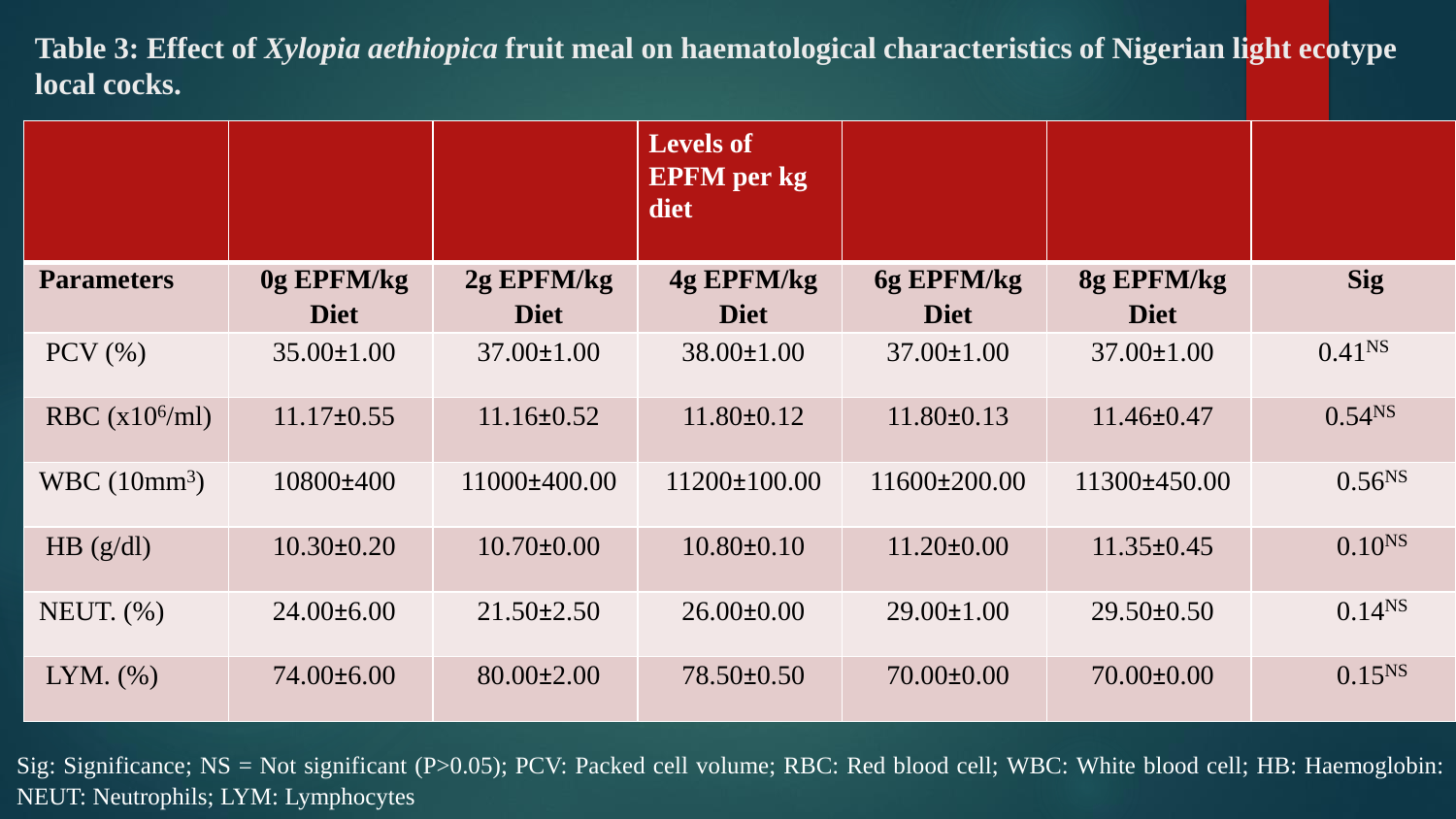



**Recommendation:**